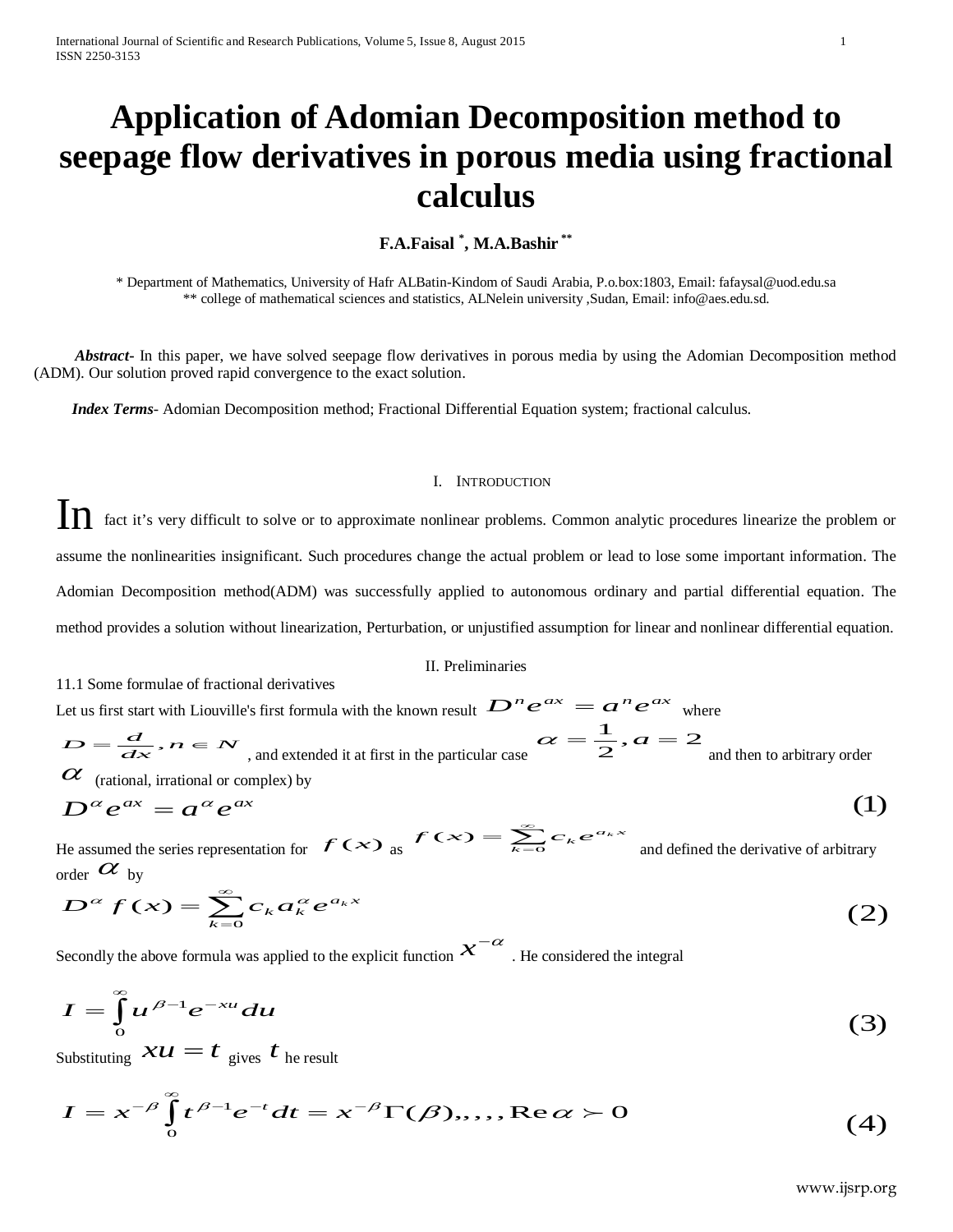International Journal of Scientific and Research Publications, Volume 5, Issue 8, August 2015 2 ISSN 2250-3153

Operating on both sides of  $x^{-\beta} = \frac{1}{\Gamma(\beta)}$  $\frac{1}{\sqrt{1}}$  $\bm{\beta}$ β  $x^{-\beta} = \frac{1}{\Gamma(\beta)} \Big|_{\text{whit}} D^{\alpha} \Big|_{\text{with respect to}} x$  He obtained

$$
\Gamma(\beta)D^{\alpha}x^{-\beta} = \int_{0}^{\infty} u^{\beta-1}D^{\alpha}e^{-xu}du
$$
  
\n
$$
D^{\alpha}(e^{-xu}) = (-1)^{\alpha}u^{\alpha}e^{-xu}
$$
  
\n
$$
D^{\alpha}x^{-\beta} = (-1)^{\alpha}\frac{\Gamma\alpha+\beta}{\Gamma\beta}x^{-\alpha-\beta}
$$
\n(5)

Liouville used the latter in his investigation of potential theory

II.1. The methodology

To give a clear overview of Adomian decomposition method, we first consider the linear differential equation written in an operator form by

$$
Lu + Ru = g, \tag{6}
$$

where *L* is, mostly, the lower order derivative which is assumed to be invertible,  $R$ 

Is other linear differential operator, and  $g$  is a source term [1-3]. We apply the inverse operator  $L^{-1}$  to both sides of equation  $(6)$  and using given condition to obtain

$$
u = f - L^{-1}(Ru)
$$
 (7)

Where the function  $\mathcal{J}$  represents the terms arising from integrating the source term  $\mathcal{S}$  and from using the given conditions that are assumed to be prescribed. As indicated before. Adomian decomposition method defines the solution  $u$  by an infinite series of components given by (8)

components given by<br>Where the components  $u_0, u_1, u_2, \ldots$  are usually recurrently determined. Substituting (8) into both side of (7) leads to

$$
\sum_{n=0}^{\infty} u_n = f - L^{-1}(R(\sum_{n=0}^{\infty} u_n))
$$
\n(9)

For simplicity. Equation  $(9)$  can be rewritten as

$$
u_0 + u_1 + u_2 + \dots = f - L^{-1}(R(u_0 + u_1 + u_2 + \dots)).
$$
 (10)

To construct the recursive relation needed for the components  $u_0, u_1, u_2...$ 

It is important to note that Adomian decomposition method suggests that zeroth component  $u_0$  is usually defined by the function  $f$  described above, i.e.by all terms, that are not included under the inverse operator  $L^{-1}$ , which arise from the initial data and from integrating the inhomogeneous term. Accordingly, the formal recursive relation is defined by

$$
u_0 = f,
$$
  
\n
$$
u_{k+1} = -L^{-1}(R(u_k)), k \ge 0,
$$
  
\nOr equivalently (11)

Or equivalently

$$
u_0 = f,
$$
  

$$
u_1 = -L^{-1}(R(u_0)),
$$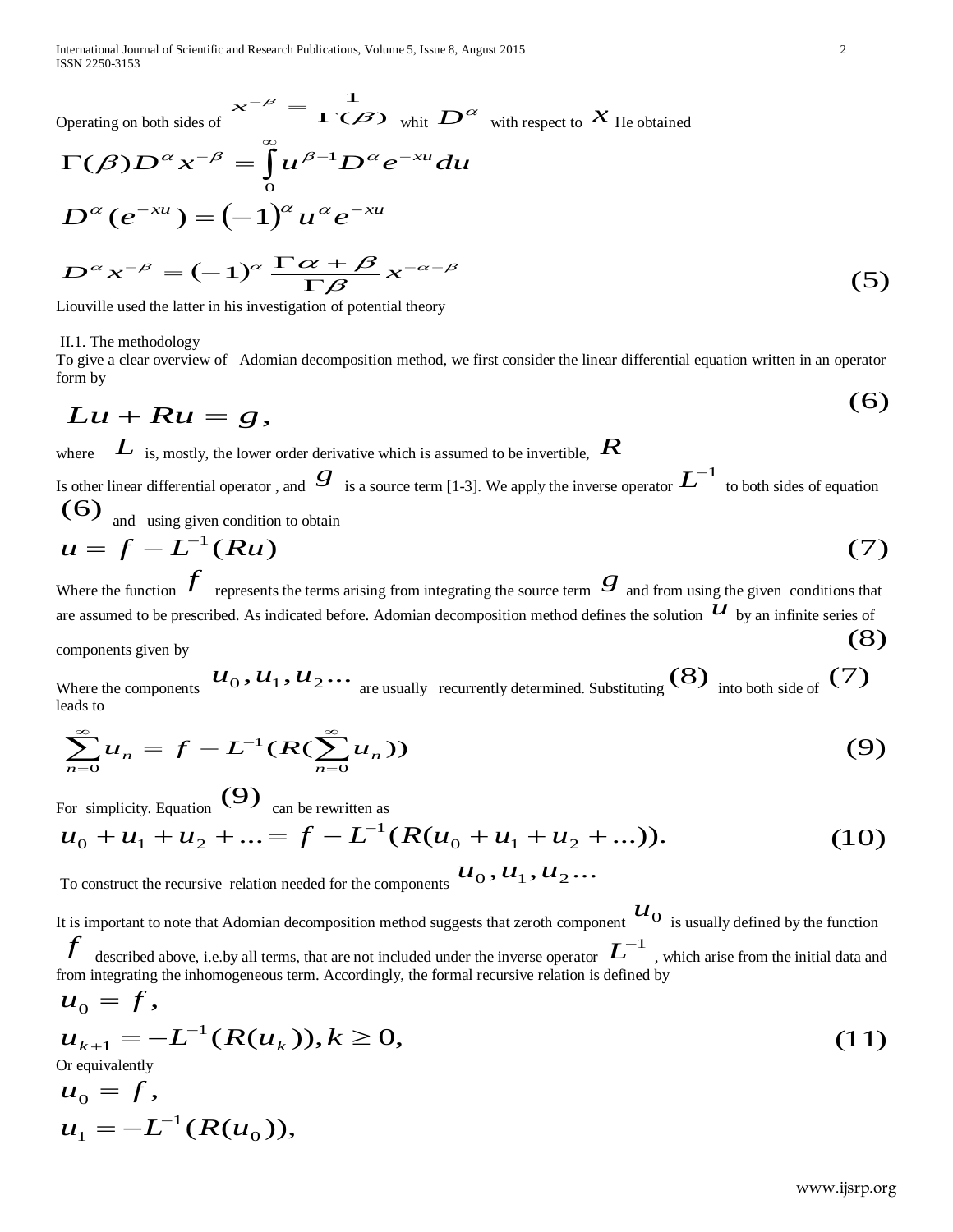International Journal of Scientific and Research Publications, Volume 5, Issue 8, August 2015 3 ISSN 2250-3153

$$
u_2 = -L^{-1}(R(u_1)),
$$
  
\n
$$
u_3 = -L^{-1}(R(u_2)),
$$
  
\n
$$
...
$$
  
\n(12)

It is clearly seen that the relation  $(12)$  reduced the differential equation under consideration into an elegant determination of computable components. Having determined these components, we then substitute it into  $(8)$  to obtain the solution a series form.

## III. SEEPAGE FLOW DERIVATIVES IN POROUS MEDIA

We shall treat the above mention problem using Adomian decomposition method (ADM). The problem is modelled by the fractional

partial differential equation (FPDE):  
\n
$$
\frac{\partial^{\alpha} p(x, y, t)}{\partial x^{\alpha}} + \frac{\partial^{\alpha} p(x, y, t)}{\partial y^{\alpha}} - \frac{1}{v} \frac{\partial p(x, y, t)}{\partial t} = 0
$$
\n
$$
p(0, y, t) = 1 + e^{y} + e^{t}
$$
\n
$$
p(x, 0, t) = 1 + e^{x} + e^{t}
$$
\n
$$
p(x, y, 0) = 1 + e^{x} + e^{y}
$$
\n
$$
p_0(x, y, t) = 1 + e^{y} + e^{z}
$$
\nSolution:  
\nSolution: (13)

$$
L_x^{\alpha} p(x, y, t) = \frac{1}{\nu} L_t (p(x, y, t) - L_y^{\alpha} (p(x, y, t)),
$$
\nwhere (14)

.

.

$$
L_t = \frac{\partial}{\partial t}, L_x^{\alpha} = \frac{\partial^{\alpha}}{\partial x^{\alpha}}, L_y^{\alpha} = \frac{\partial^{\alpha}}{\partial y^{\alpha}}
$$
(15)

We assume that the inverse of the operator exists as the  $L_x^{-\alpha} = J_x^{\alpha}$ 

Applying the inverse operator  $J^\alpha_{x}$  to both sides of  $(14)$ , and using the given condition  $p_0(x, y, t) = 1 + e^y + e^t$ <sub>yield</sub>

$$
p(x, y, t) = p_0(x, y, t) + J_x^{\alpha} \left( \frac{1}{v} L_t(p(x, y, t)) - L_y^{\alpha}(p(x, y, t)) \right).
$$
  

$$
p(x, y, t) = 1 + e^{y} + e^{t} + J_x^{\alpha} \left( \frac{1}{v} L_t(p(x, y, t)) - L_y^{\alpha}(p(x, y, t)) \right)
$$
 (16)

As mentioned above, the decomposition method sets the solution  $P(x, y, t)$  in an series form by

$$
p(x, y, t) = \sum_{n=0}^{\infty} p_n(x, y, t)
$$
 (17)

Inserting  $(17)$  into both sides of the  $(16)$ , we obtain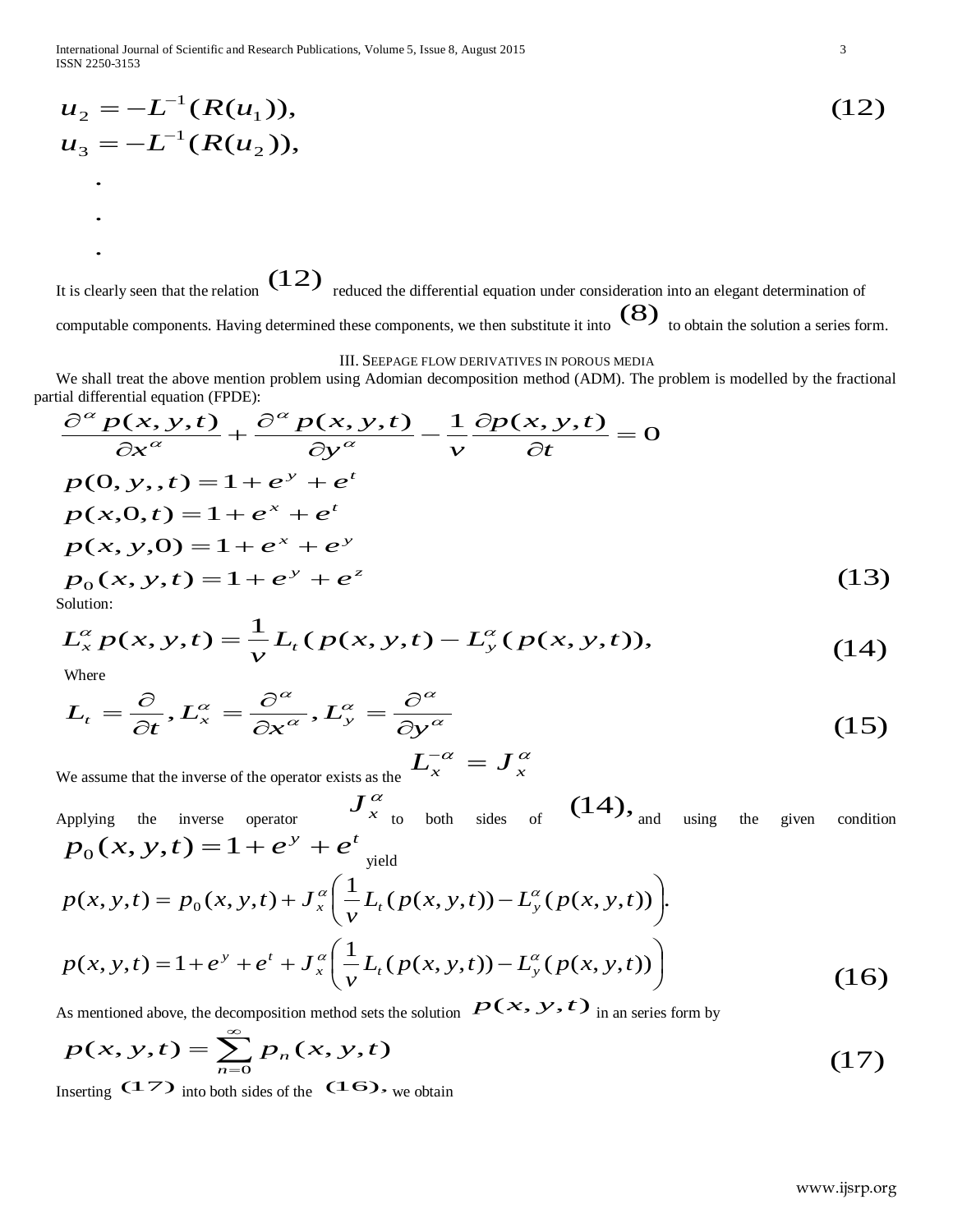International Journal of Scientific and Research Publications, Volume 5, Issue 8, August 2015 4 ISSN 2250-3153

$$
\sum_{n=0}^{\infty} p_n(x, y, t) = 1 + e^{y} + e^{t} +
$$
\n
$$
J_x^{\alpha} \left( \frac{1}{v} L_t \left( \sum_{n=0}^{\infty} p_n(x, y, t) \right) - L_y^{\alpha} \left( \sum_{n=0}^{\infty} p_n(x, y, t) \right) \right).
$$
\nUsing few terms only for simplicity reasons, we obtain

Using few terms only for simplicity reasons, we obtain

$$
p_0 + p_1 + p_2 + \dots = 1 + e^{y} + e^{t}
$$
  
+ 
$$
J_x^{\alpha} \left(\frac{1}{v} L_t (p_0 + p_1 + p_2 + \dots) - L_y^{\alpha} (p_0 + p_1 + p_2 + \dots) \right),
$$
 (19)

Proceeding as before, we identify the zeroth component  $\left. P_0(x,y,t), \right.$   $_{\rm by}$ 

$$
p_0(x, y, t) = 1 + e^y + e^t,
$$
\n(20)

Having identifies the zeroth component  $\;p_0^{}(x,y,t),\;$  we obtain the recursive scheme

$$
p_0(x, y, t) = 1 + e^y + e^t,
$$
\n(21)

$$
p_{k+1}(x, y, t) =
$$
  

$$
J_x^{\alpha} \left( \frac{1}{v} L_t (p_k(x, y, t)) - L_y^{\alpha} (p(x, y, t)) \right), k \ge 0,
$$

The components  $p_0, p_1, p_2, \dots$  are thus determined as follows:  $p_0(x, y, t) = 1 + e^y + e^t$ ,

$$
p_1(x, y, t) = p_1(x, y, t) = P_1(x, y, t)
$$
\n
$$
= J_x^{\alpha} \left( \frac{1}{v} L_t (p_1(x, y, t)) - L_y^{\alpha} (p_1(x, y, t)) \right)
$$
\n
$$
= J_x^{\alpha} \left( \frac{1}{v} L_t (x^{a} \left( \frac{1}{v\Gamma(\alpha + 1)} e^{t} - \frac{1}{\Gamma(\alpha + 1)} e^{y} \right) \right) - \int_{-\infty}^{\infty} \left( \frac{1}{v} L_t (e^{t}) \right)
$$
\n
$$
= J_x^{\alpha} \left( \frac{1}{v} L_t \left( x^{a} \left( \frac{1}{v\Gamma(\alpha + 1)} e^{t} - \frac{1}{\Gamma(\alpha + 1)} e^{y} \right) \right) - \int_{-\infty}^{\infty} \left( \frac{1}{v} L_t (e^{t}) \frac{1}{v\Gamma(\alpha + 1)} e^{t} - \frac{1}{\Gamma(\alpha + 1)} e^{y} \right) \right)
$$
\n
$$
= J_x^{\alpha} \left( \frac{1}{v} \left( \frac{x^{a}}{v\Gamma(\alpha + 1)} e^{t} \right) - \left( -\frac{x^{a}}{\Gamma(\alpha + 1)} e^{y} \right) \right)
$$
\n
$$
= \left( \frac{1}{v} \left( \frac{x^{2a} \Gamma(\alpha + 1)}{\Gamma(\alpha + 1)} e^{t} \right) + \left( \frac{x^{2a} \Gamma(\alpha + 1)}{\Gamma(\alpha + 1)} e^{y} \right) \right)
$$
\n
$$
p_2(x, y, t) = x^{2a} \left( \frac{1}{v^2 \Gamma(2\alpha + 1)} e^{t} + \frac{1}{\Gamma(2\alpha + 1)} e^{y} \right), \qquad \text{www.ijsprog}
$$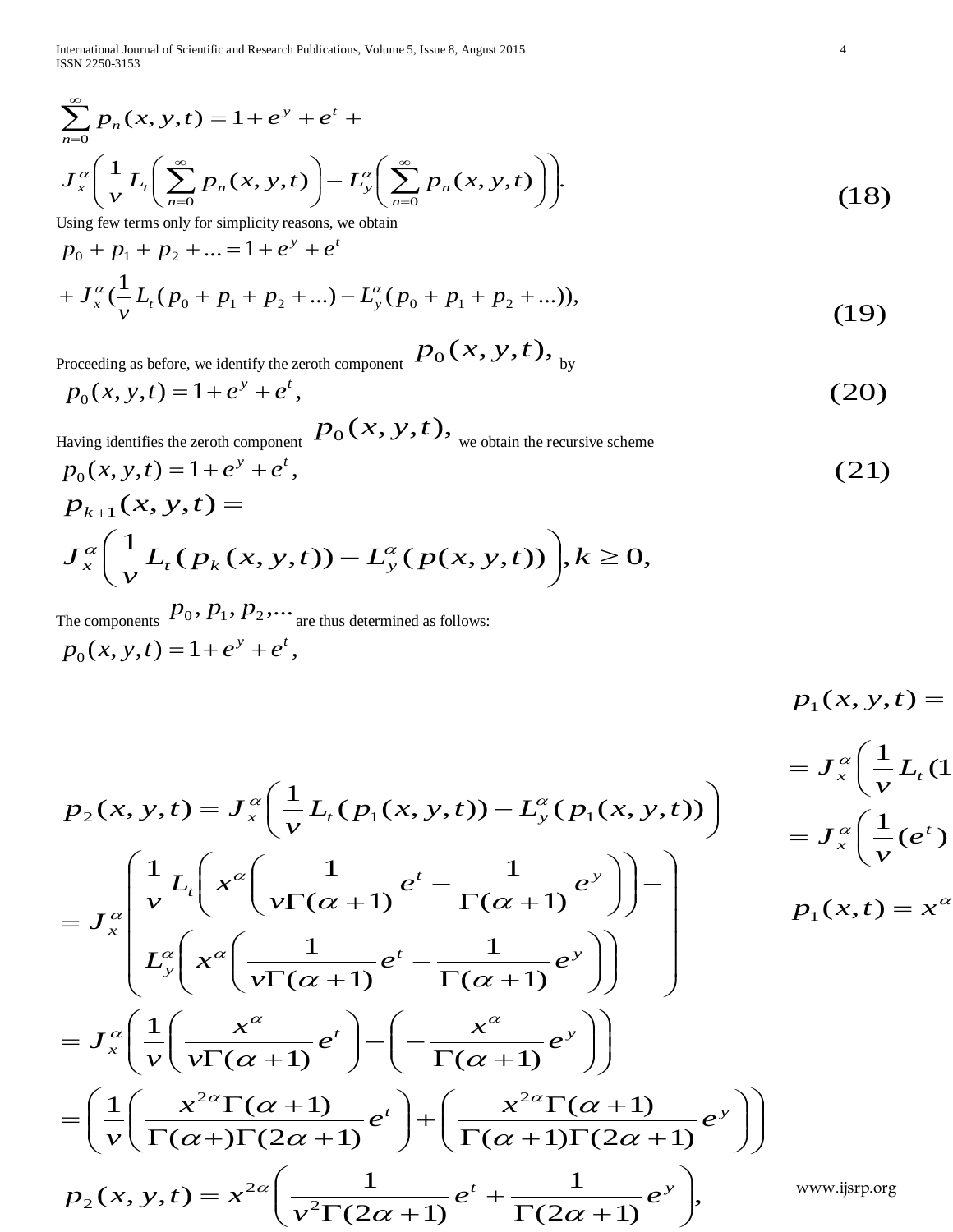$$
p_3(x, y, t) = J_x^{\alpha} \left( \frac{1}{v} L_t (p_2(x, y, t)) - L_y^{\alpha} (p_2(x, y, t)) \right)
$$
  
\n
$$
= J_x^{\alpha} \left( \frac{1}{v} L_t \left( x^{2\alpha} \left( \frac{1}{v^2 \Gamma(2\alpha + 1)} e^{t} + \frac{1}{\Gamma(2\alpha + 1)} e^{y} \right) \right) - \left( \frac{1}{v^2} \left( x^{2\alpha} \left( \frac{1}{v^2 \Gamma(2\alpha + 1)} e^{t} + \frac{1}{\Gamma(2\alpha + 1)} e^{y} \right) \right) \right) \right)
$$
  
\n
$$
= J_x^{\alpha} \left( \frac{1}{v} \left( \frac{x^{2\alpha}}{v^2 \Gamma(2\alpha + 1)} e^{t} \right) - \left( \frac{x^{2\alpha}}{\Gamma(2\alpha + 1)} e^{y} \right) \right)
$$
  
\n
$$
= \left( \frac{1}{v} \left( \frac{x^{3\alpha} \Gamma(\alpha + 1)}{v^2 \Gamma(\alpha + 1)} e^{t} \right) - \left( \frac{x^{3\alpha} \Gamma(\alpha + 1)}{\Gamma(\alpha + 1)} e^{y} \right) \right)
$$
  
\n
$$
= \left( \frac{x^{3\alpha}}{v^3 \Gamma(2\alpha + 2)} e^{t} - \left( \frac{x^{3\alpha}}{\Gamma(2\alpha + 2)} e^{y} \right) \right)
$$
  
\n
$$
p_3(x, y, t) = x^{3\alpha} \left( \frac{1}{v^3 \Gamma(2\alpha + 2)} e^{t} - \frac{1}{\Gamma(2\alpha + 2)} e^{y} \right),
$$
  
\n
$$
p_3(x, y, t) = x^{3\alpha} \left( \frac{1}{v^3 \Gamma(2\alpha + 2)} e^{t} - \frac{1}{\Gamma(2\alpha + 2)} e^{y} \right),
$$

It is obvious that all components,  $p_k = 0, k \ge 1$  consequently, the solution is given by  $p(x, y, t) = p_0 + p_1 + p_2...$ *t e*  $p(x, y, t) = 1 + \left[1 - \frac{x^{\alpha}}{\Gamma(\alpha + 1)} + \frac{x^{2\alpha}}{\Gamma(2\alpha + 1)} - \frac{x^{3\alpha}}{\Gamma(2\alpha + 2)} + \dots \right]e^{y}$  $\left(x^{2} + \frac{x^{2\alpha}}{\Gamma(2 - x^{2})}e^{y}\right) + \left(\frac{x^{3\alpha}}{\Gamma(2 - x^{2})}e^{t} - \frac{x^{3\alpha}}{\Gamma(2 - x^{2})}e^{y}\right)$  $y'' + e^{t} + \left( \frac{x^{\alpha}}{\Gamma(\alpha+1)} e^{t} - \frac{x^{\alpha}}{\Gamma(\alpha+1)} e^{y} \right)$ *v x v x v x v*  $e^{t} + \frac{x^{2\alpha}}{\Gamma(2\alpha+1)}e^{y} + \left(\frac{x}{\sqrt{3\Gamma(2\alpha+1)}}\right)$ *v x v*  $p(x, y, t) = 1 + e^{y} + e^{t} + \left( \frac{x^{\alpha}}{y \Gamma(\alpha + 1)} e^{t} - \frac{x^{\alpha}}{\Gamma(\alpha + 1)} e^{y} \right) +$  $p(x, y, t) = p_0 + p_1 + p_2 + ...$  $\overline{\phantom{a}}$  $\rfloor$  $\left[1+\frac{x^{\alpha}}{v\Gamma(\alpha+1)}+\frac{x^{2\alpha}}{v^{2}\Gamma(2\alpha+1)}+\frac{x^{3\alpha}}{v^{3}\Gamma(2\alpha+2)}+...\right]$  $\lfloor$  $\sqrt{2}$ +  $\sqrt{\Gamma(2\alpha + \Gamma)}$ +  $\sqrt{\Gamma(2\alpha + \Gamma)}$  $^{+}$  $\frac{}{\Gamma(\alpha +)}$ +  $1 + \frac{x^2}{\nu \Gamma(\alpha + 1)} + \frac{x^{2}}{\nu^2 \Gamma(2\alpha + 1)} + \frac{x^{2}}{\nu^3 \Gamma(2\alpha + 2)} + ...$  $\rfloor$  $\left[1-\frac{x^{\alpha}}{\Gamma(\alpha+1)}+\frac{x^{2\alpha}}{\Gamma(2\alpha+1)}-\frac{x^{3\alpha}}{\Gamma(2\alpha+2)}+...\right]$ L  $\overline{\phantom{0}}$  $f(x, y, t) = 1 + \left[ 1 - \frac{x^{\alpha}}{\Gamma(\alpha + 1)} + \frac{x^{2\alpha}}{\Gamma(2\alpha + 1)} - \frac{x^{3\alpha}}{\Gamma(2\alpha + 2)} + \dots \right]$  $\left(\right)$  $\setminus$  $\overline{(\ }$  $+\left(\frac{x^{3\alpha}}{v^3\Gamma(2\alpha+2)}e^{t}-\frac{x^{3\alpha}}{\Gamma(2\alpha+2)}\right)$  $\int$  $\overline{\phantom{0}}$  $\left(\right)$  $\setminus$  $\overline{(\ }$  $\sqrt{\Gamma(2\alpha + \Gamma)}$  $^{+}$  $\frac{x^{2\alpha}}{\Gamma(2\alpha+1)}e^{t}+\frac{x^{2\alpha}}{\Gamma(2\alpha+1)}e^{y}\Bigg)+\Bigg(\frac{x^{3\alpha}}{\nu^{3}\Gamma(2\alpha+2)}e^{t}-\frac{x^{3\alpha}}{\Gamma(2\alpha+2)}e^{y}\Bigg),$  $\int$  $\overline{\phantom{0}}$  $\left(\right)$  $\setminus$  $\overline{(\ }$  $F(x, y, t) = 1 + e^{y} + e^{t} + \left( \frac{x^{2}}{y \Gamma(\alpha + 1)} e^{t} - \frac{x^{2}}{\Gamma(\alpha + 1)} \right)$ 3 2 2 3  $2\alpha$  )  $\left($   $x^3\right)$  $\overline{2}$ 2  $\alpha + 1$   $v = 1(2\alpha + 1)$   $v = 1(2\alpha$  $\alpha$  + 1)  $1(2\alpha$  + 1)  $1(2\alpha$  $\alpha + 1$   $(2\alpha + 1)$   $( \nu + 1(2\alpha + 2)$   $(2\alpha$  $\alpha$  2 $\alpha$  3 $\alpha$  $\alpha$  2 $\alpha$  3 $\alpha$  $\alpha$  and  $2\alpha$  and  $1$  and  $3\alpha$  and  $3\alpha$  $\alpha$  and  $\alpha$ The exact solution obtained by  $\alpha = 1$ .

 $\begin{matrix} \end{matrix}$  $\int$ 

 $\overline{\phantom{0}}$